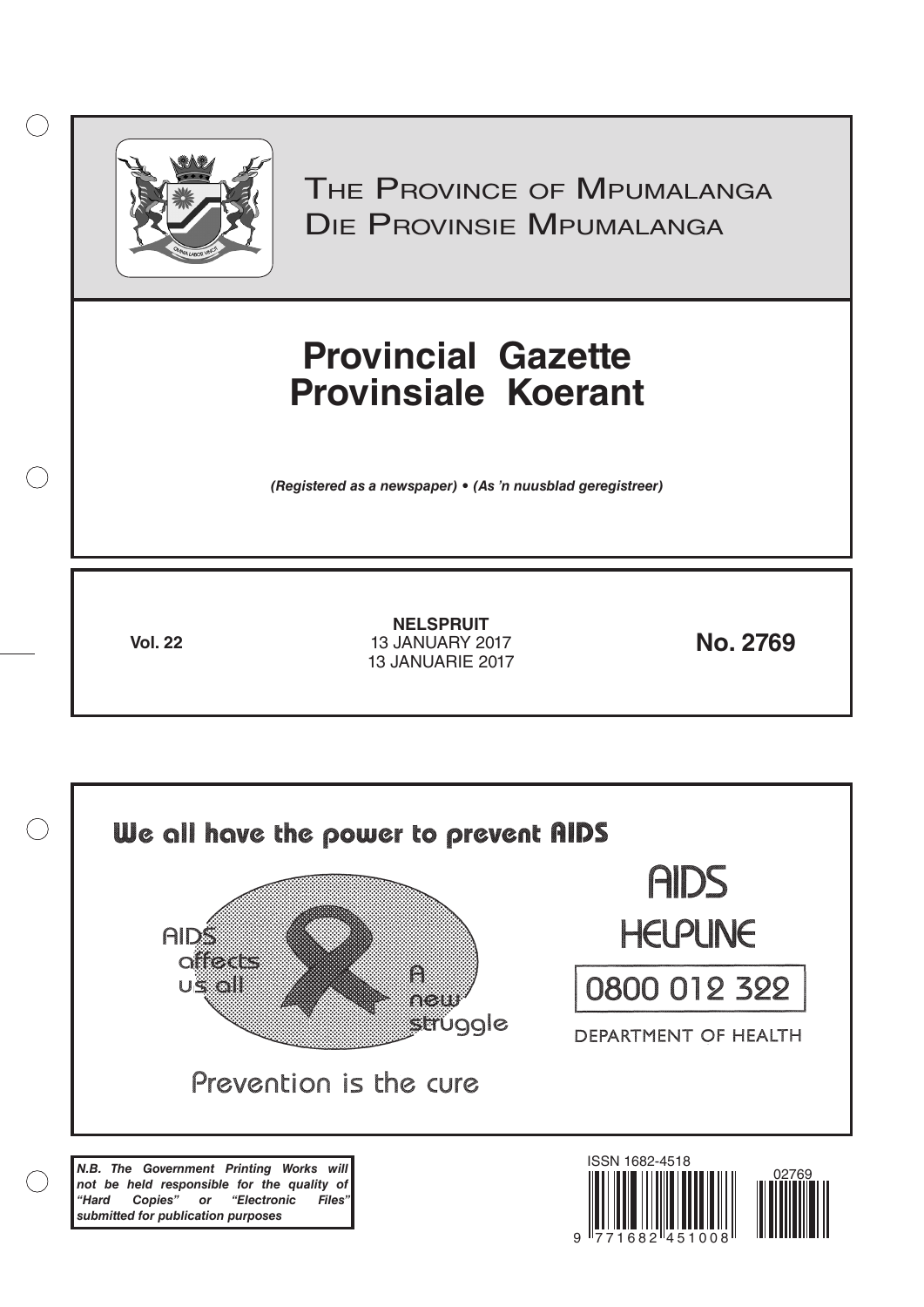

## government

printing Department: Government Printing Works<br>REPUBLIC OF SOUTH AFRICA

 14/1/1 Tel : (012) 748-6066 Fax : (012) 323-9574 E-mail : Maureen.Toka@gpw.gov.za

20 October 2016

Dear Value Customers

The 27<sup>th</sup> of December 2016 has been declared as a public holiday by the State President Mr Jacob Zuma.

For this reason, the closing date of all gazettes during that week will be a day before scheduled dates as published in the gazette or on the website.

Sincerely,

Maureen Toka Acting Assistant Director: Publications (Tel): 012 748-6066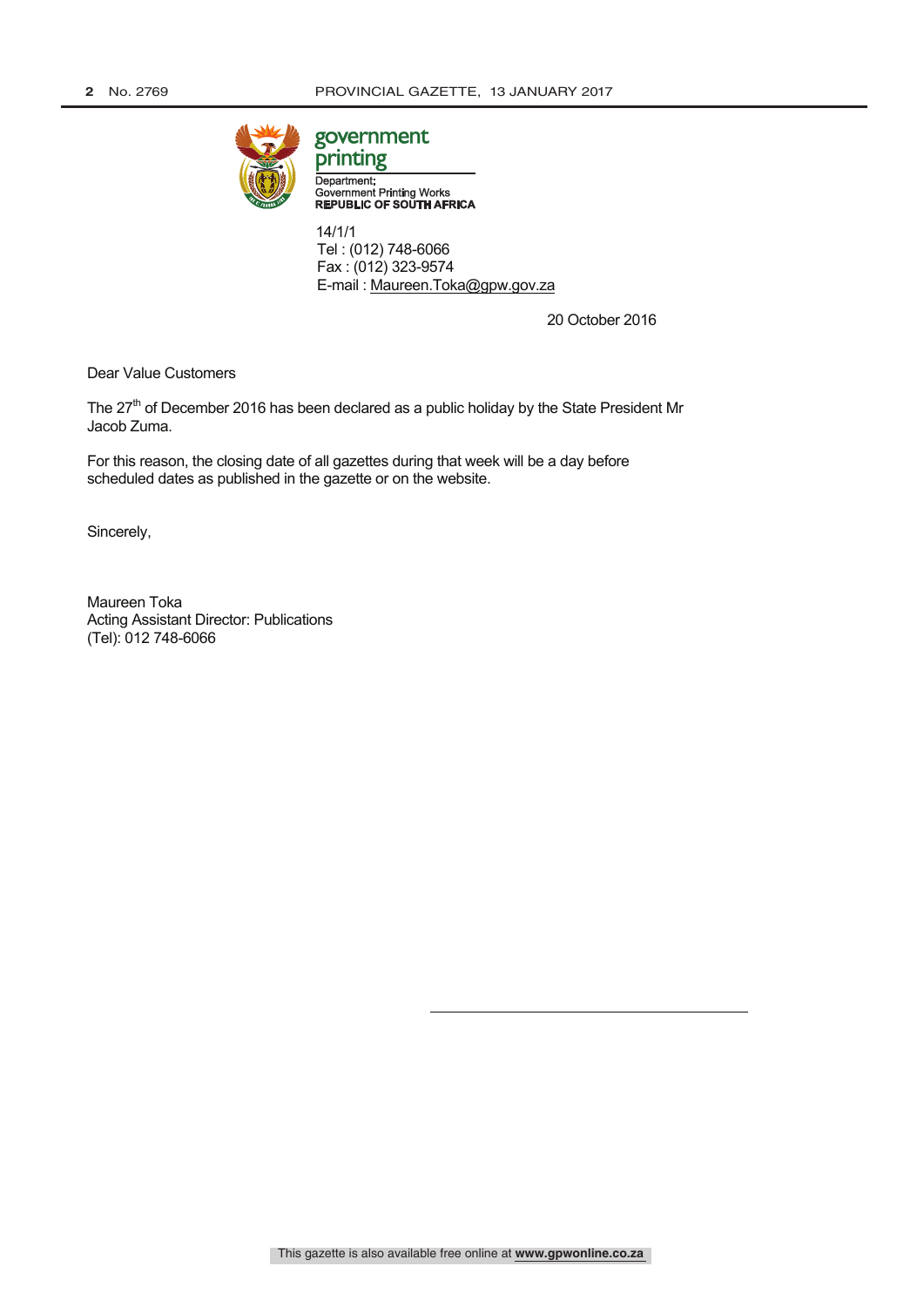### **IMPORTANT NOTICE:**

**The GovernmenT PrinTinG Works Will noT be held resPonsible for any errors ThaT miGhT occur due To The submission of incomPleTe / incorrecT / illeGible coPy.**

**no fuTure queries Will be handled in connecTion WiTh The above.**

#### **CONTENTS**

|   |                                                                                                        | Gazette | Page |
|---|--------------------------------------------------------------------------------------------------------|---------|------|
|   |                                                                                                        | No.     | No.  |
|   | <b>GENERAL NOTICES • ALGEMENE KENNISGEWINGS</b>                                                        |         |      |
|   | Town-Planning and Townships Ordinance, 1986: Portion 131 of the farm Kromdraai 292                     | 2769    |      |
|   | Ordonnansie op Dorpsbeplanning en Dorpe, 1986: Gedeelte 131 van die plaas Kromdraai 292                | 2769    |      |
|   | <b>PROVINCIAL NOTICES • PROVINSIALE KENNISGEWINGS</b>                                                  |         |      |
| З | Govan Mbeki Spatial Planning and Land Use Management By-law, 2016: Erf 915 and 905, Leslie Extension 6 |         |      |
| 3 | Govan Mbeki Spatial Planning and Land Use Management By-law, 2016: Erwe 914 en 905, Leslie-uitbreiding | 2769    | 12   |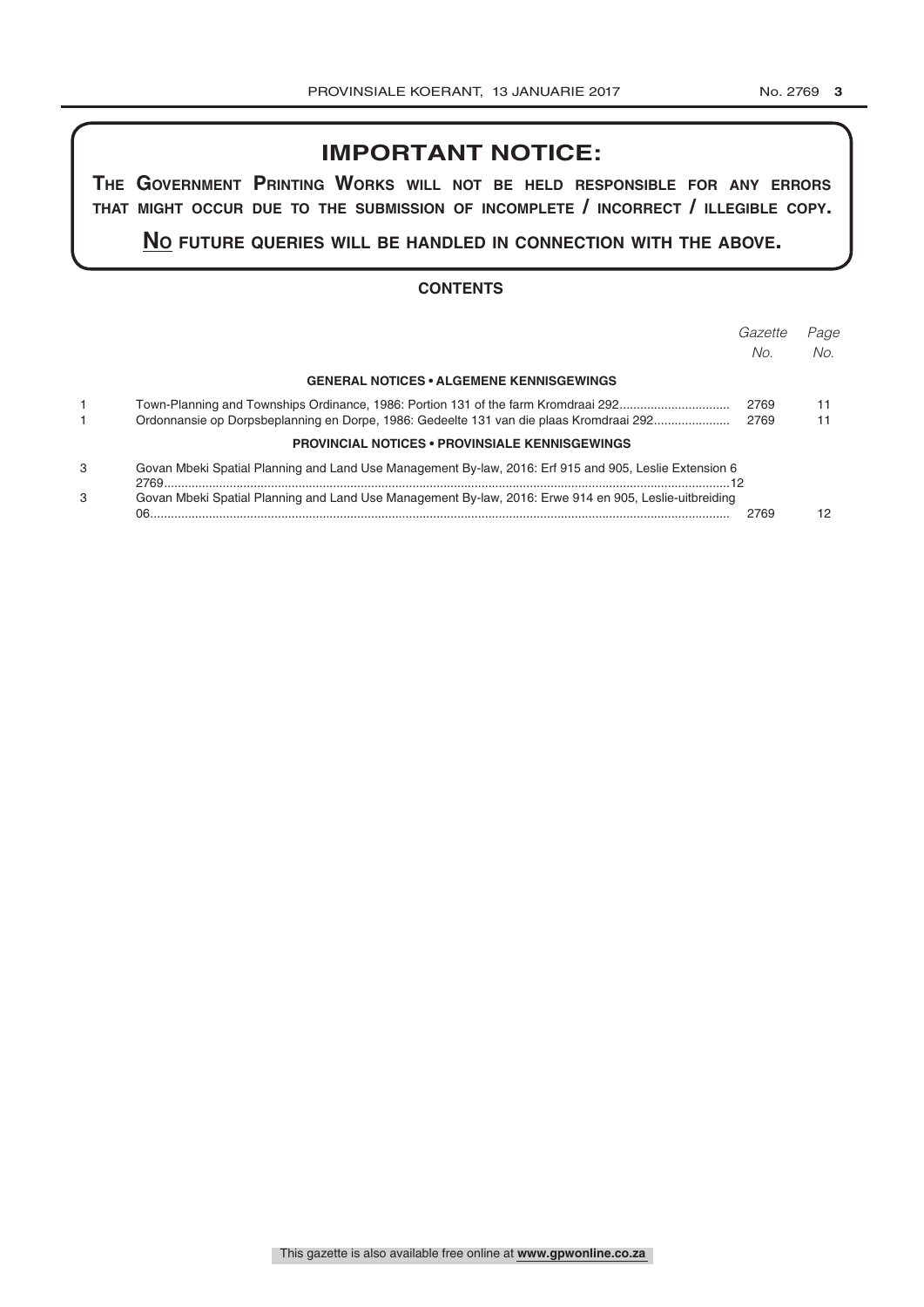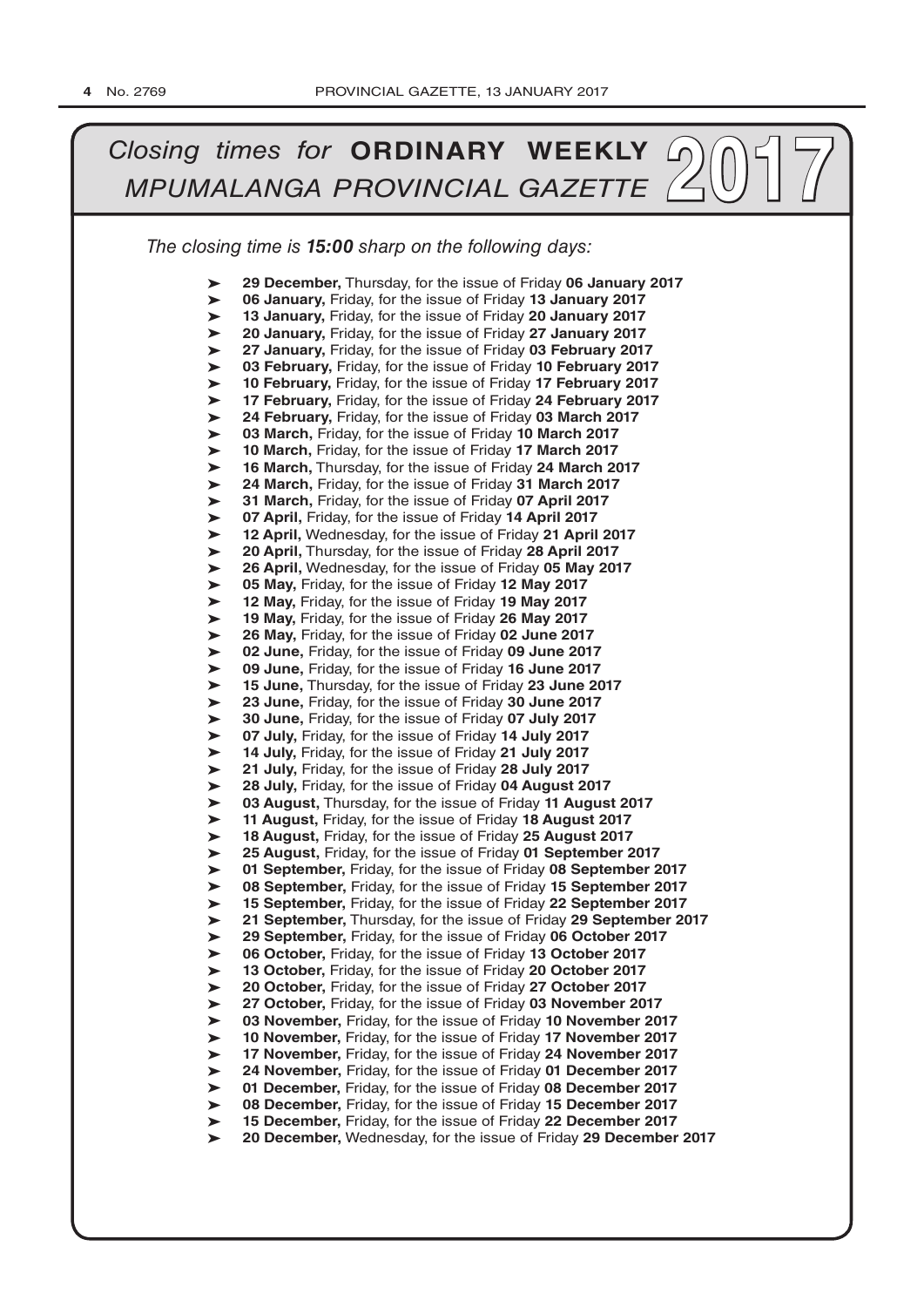## **LIST OF TARIFF RATES** FOR PUBLICATION OF NOTICES **COMMENCEMENT: 1 APRIL 2016**

### **NATIONAL AND PROVINCIAL**

Notice sizes for National, Provincial & Tender gazettes 1/4, 2/4, 3/4, 4/4 per page. Notices submitted will be charged at R1000 per full page, pro-rated based on the above categories.

| <b>Pricing for National, Provincial - Variable Priced Notices</b> |                          |                      |  |  |  |  |  |
|-------------------------------------------------------------------|--------------------------|----------------------|--|--|--|--|--|
| <b>Notice Type</b>                                                | <b>Page Space</b>        | <b>New Price (R)</b> |  |  |  |  |  |
| Ordinary National, Provincial                                     | 1/4 - Quarter Page       | 250.00               |  |  |  |  |  |
| Ordinary National, Provincial                                     | 2/4 - Half Page          | 500.00               |  |  |  |  |  |
| Ordinary National, Provincial                                     | 3/4 - Three Quarter Page | 750.00               |  |  |  |  |  |
| Ordinary National, Provincial                                     | 4/4 - Full Page          | 1000.00              |  |  |  |  |  |

### **EXTRA-ORDINARY**

All Extra-ordinary National and Provincial gazette notices are non-standard notices and attract a variable price based on the number of pages submitted.

The pricing structure for National and Provincial notices which are submitted as **Extra ordinary submissions** will be charged at **R3000** per page.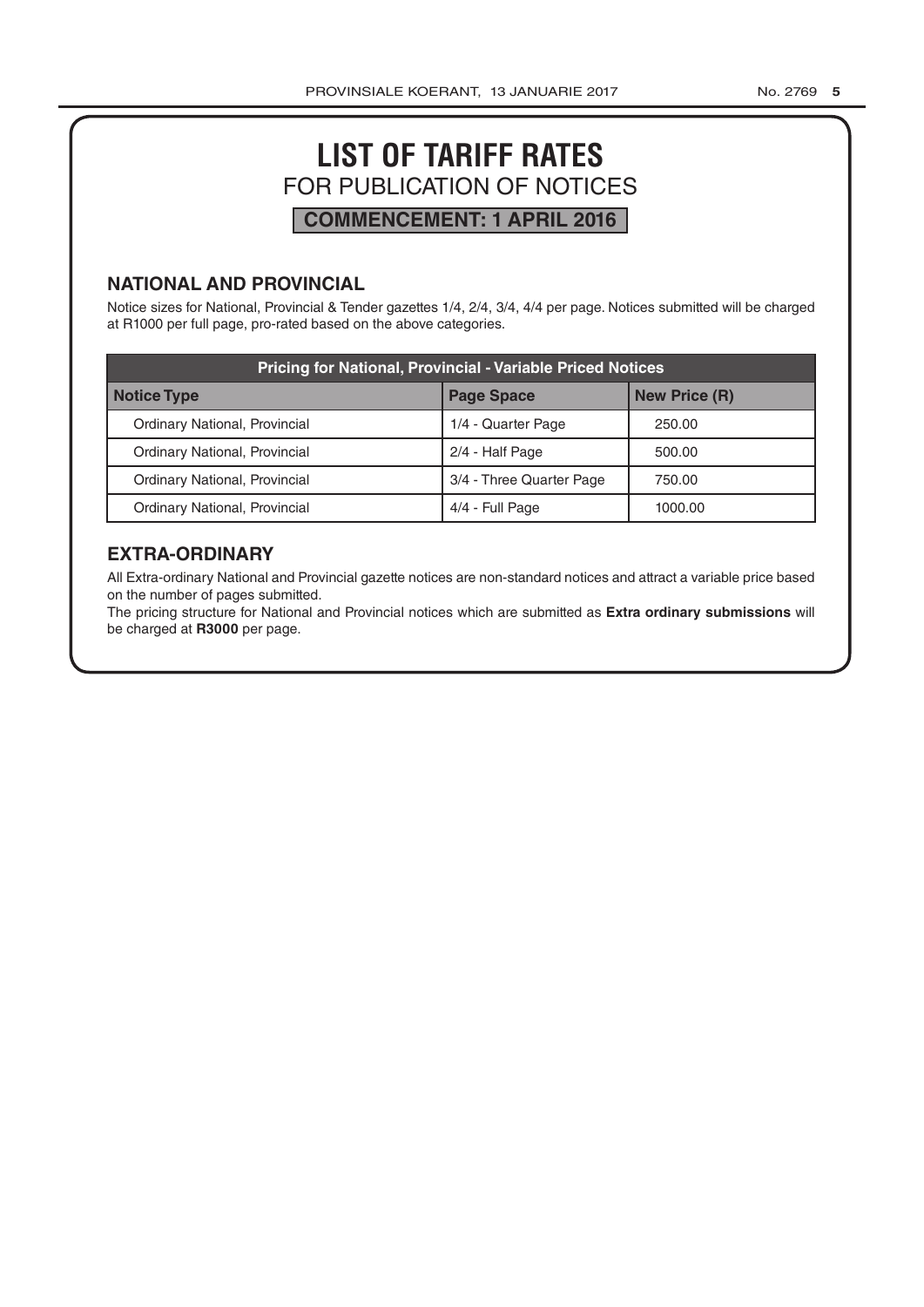The **Government Printing Works** (**GPW**) has established rules for submitting notices in line with its electronic notice processing system, which requires the use of electronic *Adobe* Forms. Please ensure that you adhere to these guidelines when completing and submitting your notice submission.

#### **Closing Times for ACCepTAnCe of noTiCes**

- 1. The *Government Gazette* and *Government Tender Bulletin* are weekly publications that are published on Fridays and the closing time for the acceptance of notices is strictly applied according to the scheduled time for each gazette.
- 2. Please refer to the Submission Notice Deadline schedule in the table below. This schedule is also published online on the Government Printing works website www.gpwonline.co.za

All re-submissions will be subject to the standard cut-off times. **All notices received after the closing time will be rejected**.

| <b>Government Gazette Type</b>                   | <b>Publication</b><br><b>Frequency</b> | <b>Publication Date</b>                              | <b>Submission Deadline</b>                              | <b>Cancellations Deadline</b>                   |
|--------------------------------------------------|----------------------------------------|------------------------------------------------------|---------------------------------------------------------|-------------------------------------------------|
| <b>National Gazette</b>                          | Weekly                                 | Friday                                               | Friday 15h00 for next Friday                            | Tuesday, 12h00 - 3 days<br>prior to publication |
| <b>Regulation Gazette</b>                        | Weekly                                 | Friday                                               | Friday 15h00, to be published<br>the following Friday   | Tuesday, 12h00 - 3 days<br>prior to publication |
| <b>Petrol Price Gazette</b>                      | As required                            | First Wednesday of<br>the month                      | One week before publication                             | 3 days prior to<br>publication                  |
| <b>Road Carrier Permits</b>                      | Weekly                                 | Friday                                               | Thursday 15h00, to be<br>published the following Friday | 3 days prior to<br>publication                  |
| Unclaimed Monies (justice,<br>labour or lawyers) | January / As<br>required<br>2 per year | Any                                                  | 15 January / As required                                | 3 days prior to<br>publication                  |
| Parliament (acts, white paper,<br>green paper)   | As required                            | Any                                                  |                                                         | 3 days prior to<br>publication                  |
| <b>Manuals</b>                                   | As required                            | Any                                                  | None                                                    | <b>None</b>                                     |
| <b>State of Budget</b><br>(National Treasury)    | <b>Monthly</b>                         | Any                                                  | 7 days prior to publication                             | 3 days prior to<br>publication                  |
| Legal Gazettes A, B and C                        | Weekly                                 | Friday                                               | One week before publication                             | Tuesday, 12h00 - 3 days<br>prior to publication |
| <b>Tender Bulletin</b>                           | Weekly                                 | Friday                                               | Friday 15h00 for next Friday                            | Tuesday, 12h00 - 3 days<br>prior to publication |
| Gauteng                                          | Weekly                                 | Wednesday                                            | Two weeks before publication                            | 3 days after submission<br>deadline             |
| <b>Eastern Cape</b>                              | Weekly                                 | Monday                                               | One week before publication                             | 3 days prior to<br>publication                  |
| Northern Cape                                    | Weekly                                 | Monday                                               | One week before publication                             | 3 days prior to<br>publication                  |
| <b>North West</b>                                | Weekly                                 | Tuesday                                              | One week before publication                             | 3 days prior to<br>publication                  |
| KwaZulu-Natal                                    | Weekly                                 | Thursday                                             | One week before publication                             | 3 days prior to<br>publication                  |
| Limpopo                                          | Weekly                                 | Friday                                               | One week before publication                             | 3 days prior to<br>publication                  |
| Mpumalanga                                       | Weekly                                 | Friday                                               | One week before publication                             | 3 days prior to<br>publication                  |
| <b>Gauteng Liquor License</b><br>Gazette         | Monthly                                | Wednesday before<br>the First Friday of the<br>month | Two weeks before publication                            | 3 days after submission<br>deadline             |
| Northern Cape Liquor License<br>Gazette          | Monthly                                | First Friday of the<br>month                         | Two weeks before publication                            | 3 days after submission<br>deadline             |
| National Liquor License Gazette                  | Monthly                                | First Friday of the<br>month                         | Two weeks before publication                            | 3 days after submission<br>deadline             |
| Mpumalanga Liquor License<br>Gazette             | 2 per month                            | Second & Fourth<br>Friday                            | One week before                                         | 3 days prior to<br>publication                  |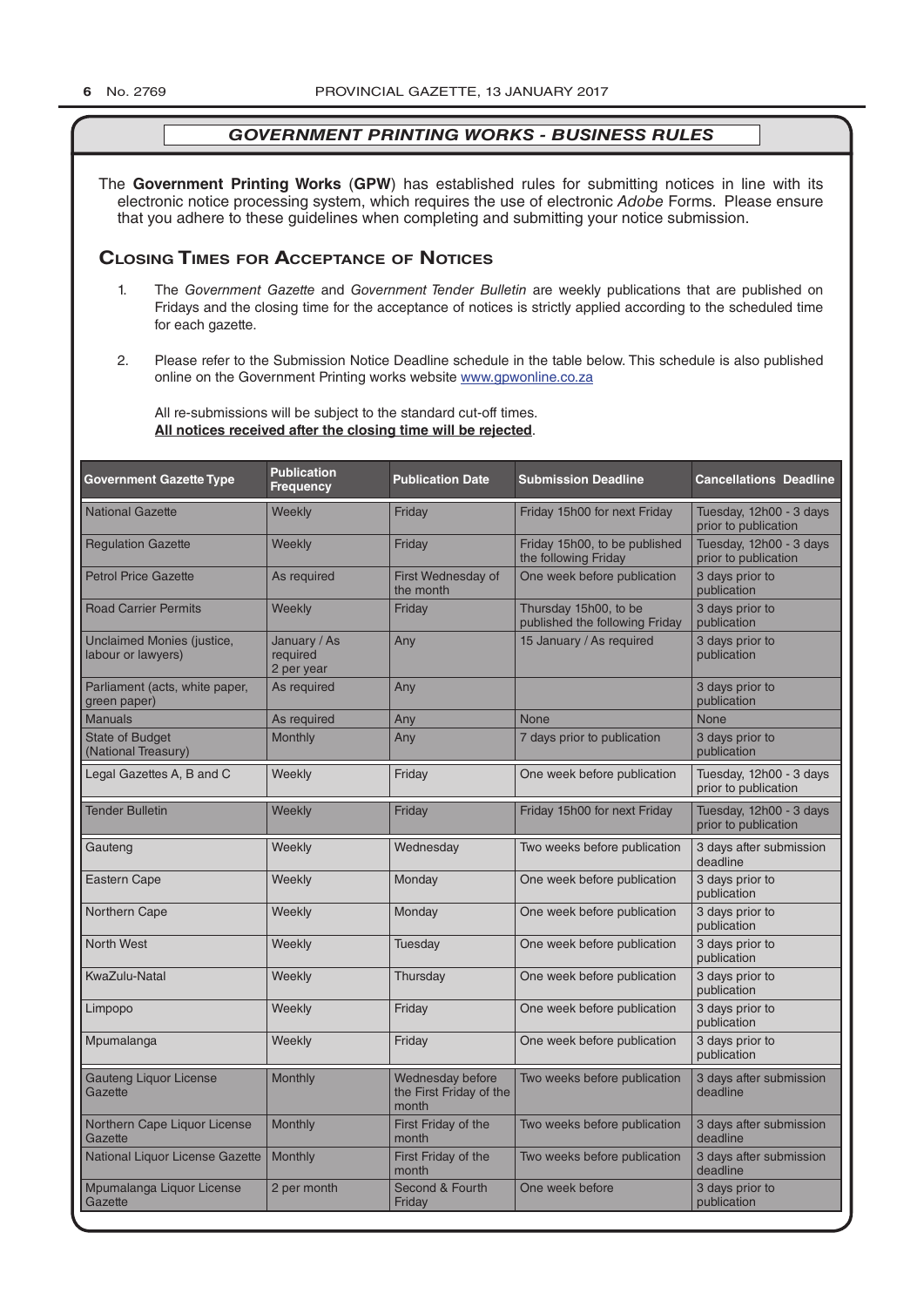#### **NOTICE SUBMISSION PROCESS**

- 3. Download the latest *Adobe* form, for the relevant notice to be placed, from the **Government Printing Works** website www.gpwonline.co.za.
- 4. The *Adobe* form needs to be completed electronically using *Adobe Acrobat* / *Acrobat Reader*. Only electronically completed *Adobe* forms will be accepted. No printed, handwritten and/or scanned *Adobe* forms will be accepted.
- 5. The completed electronic *Adobe* form has to be submitted via email to submit.egazette@gpw.gov.za. The form needs to be submitted in its original electronic *Adobe* format to enable the system to extract the completed information from the form for placement in the publication.
- 6. Each notice submission should be sent as a single email. The email should contain **all documentation relating to a particular notice submission**, each as a separate attachment:
	- 6.1. Electronically completed *Adobe* form, specific to the type of notice that is to be placed.
		- 6.1.1. For National *Government Gazette* or *Provincial Gazette* notices, the notices must be accompanied by an electronic Z95 or Z95Prov *Adobe* form
		- 6.1.2. The notice content (body copy) **MUST** be a separate attachment.
	- 6.2. Proof of Payment / Purchase Order: **Government Printing Works** account customer must include a copy of their Purchase Order*.* **Non**-**Government Printing Works** account customer needs to submit the proof of payment for the notice
	- 6.3. Where separate notice content is applicable (Z95, Z95 Prov and TForm 3, it should also be attached as a separate attachment. (See specifications below, point 11).
	- 6.4. Any additional notice information if applicable.
- 7. The electronic *Adobe* form will be taken as the primary source for the notice information to be published. Instructions that are on the email body or covering letter that contradicts the notice form content will not be considered. The information submitted on the electronic *Adobe* form will be published as-is.
- 8. To avoid duplicated publication of the same notice and double billing, Please submit your notice **ONLY ONCE.**
- 9. Notices brought to **GPW** by "walk-in" customers on electronic media can only be submitted in *Adobe* electronic form format. All "walk-in" customers with notices that are not on electronic *Adobe* forms will be routed to the Contact Centre where they will be assisted to complete the forms in the required format.
- 10. Should a customer submit a bulk submission of hard copy notices delivered by a messenger on behalf of any organisation e.g. newspaper publisher, the messenger will be referred back to the sender as the submission does not adhere to the submission rules.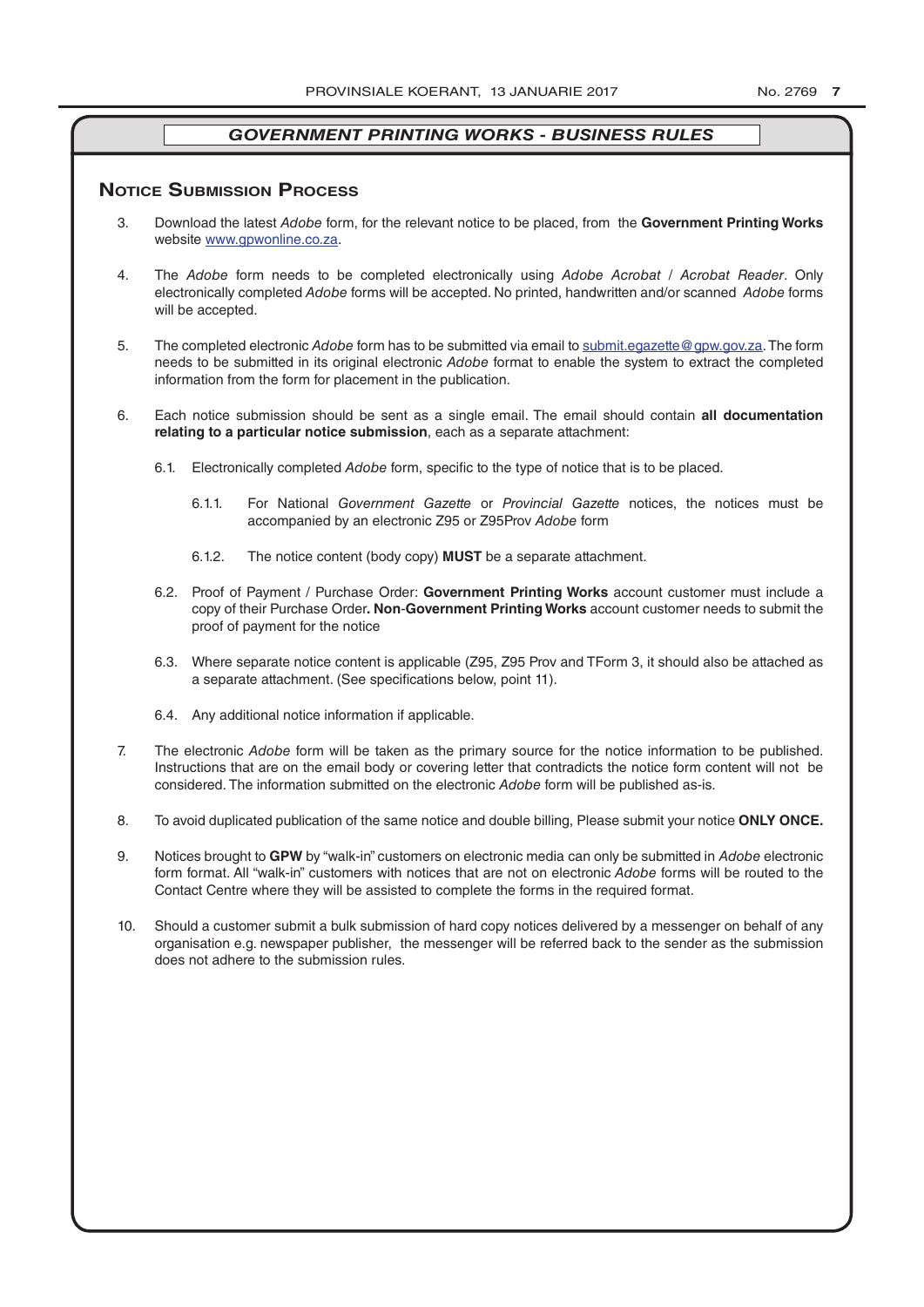#### **COPY (SEPARATE NOTICE CONTENT DOCUMENT)**

- 11. Where the copy is part of a separate attachment document for Z95, Z95Prov and TForm03
	- 11.1. Copy of notices must be supplied in a separate document and may not constitute part of any covering letter, purchase order, proof of payment or other attached documents.

The content document should contain only one notice. (You may include the different translations of the same notice in the same document).

11.2. The notice should be set on an A4 page, with margins and fonts set as follows:

Page size  $=$  A4 Portrait with page margins: Top  $=$  40mm, LH/RH  $=$  16mm, Bottom  $=$  40mm; Use font size: Arial or Helvetica 10pt with 11pt line spacing;

Page size = A4 Landscape with page margins:  $Top = 16$ mm, LH/RH = 40mm, Bottom = 16mm; Use font size: Arial or Helvetica 10pt with 11pt line spacing;

#### **CAnCellATions**

- 12. Cancellation of notice submissions are accepted by **GPW** according to the deadlines stated in the table above in point 2. Non-compliance to these deadlines will result in your request being failed. Please pay special attention to the different deadlines for each gazette. Please note that any notices cancelled after the cancellation deadline will be published and charged at full cost.
- 13. Requests for cancellation must be sent by the original sender of the notice and must accompanied by the relevant notice reference number (N-) in the email body.

#### **AmenDmenTs To noTiCes**

14. With effect from 01 October 2015, **GPW** will not longer accept amendments to notices. The cancellation process will need to be followed according to the deadline and a new notice submitted thereafter for the next available publication date.

#### **REJECTIONS**

- 15. All notices not meeting the submission rules will be rejected to the customer to be corrected and resubmitted. Assistance will be available through the Contact Centre should help be required when completing the forms. (012-748 6200 or email info.egazette@gpw.gov.za). Reasons for rejections include the following:
	- 15.1. Incorrectly completed forms and notices submitted in the wrong format, will be rejected.
	- 15.2. Any notice submissions not on the correct *Adobe* electronic form, will be rejected.
	- 15.3. Any notice submissions not accompanied by the proof of payment / purchase order will be rejected and the notice will not be processed.
	- 15.4. Any submissions or re-submissions that miss the submission cut-off times will be rejected to the customer. The Notice needs to be re-submitted with a new publication date.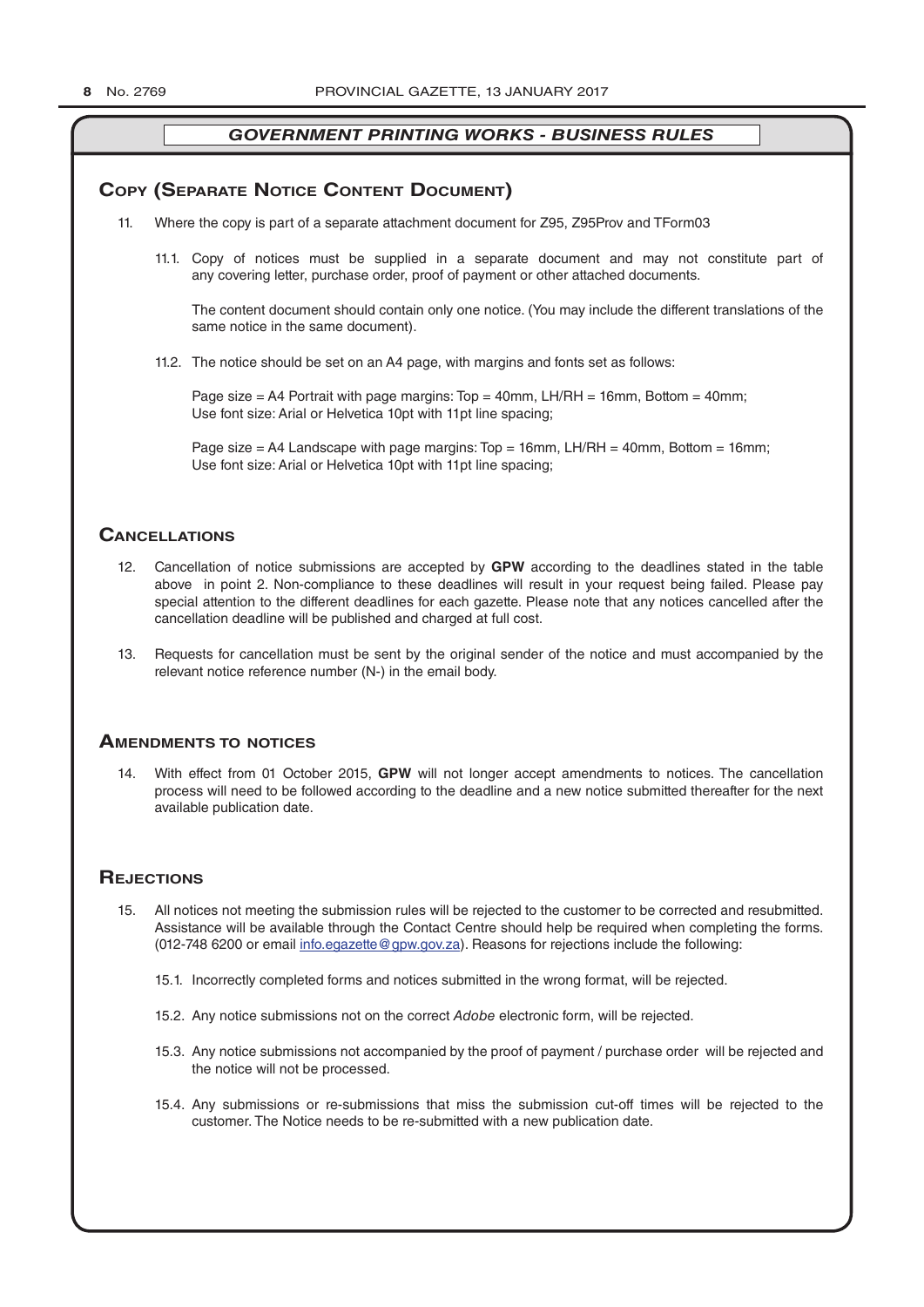#### **ApprovAl of noTiCes**

- 16. Any notices other than legal notices are subject to the approval of the Government Printer, who may refuse acceptance or further publication of any notice.
- 17. No amendments will be accepted in respect to separate notice content that was sent with a Z95 or Z95Prov notice submissions. The copy of notice in layout format (previously known as proof-out) is only provided where requested, for Advertiser to see the notice in final Gazette layout. Should they find that the information submitted was incorrect, they should request for a notice cancellation and resubmit the corrected notice, subject to standard submission deadlines. The cancellation is also subject to the stages in the publishing process, i.e. If cancellation is received when production (printing process) has commenced, then the notice cannot be cancelled.

#### **governmenT prinTer inDemnifieD AgAinsT liAbiliTy**

- 18. The Government Printer will assume no liability in respect of—
	- 18.1. any delay in the publication of a notice or publication of such notice on any date other than that stipulated by the advertiser;
	- 18.2. erroneous classification of a notice, or the placement of such notice in any section or under any heading other than the section or heading stipulated by the advertiser;
	- 18.3. any editing, revision, omission, typographical errors or errors resulting from faint or indistinct copy.

#### **liAbiliTy of ADverTiser**

19. Advertisers will be held liable for any compensation and costs arising from any action which may be instituted against the Government Printer in consequence of the publication of any notice.

#### **CusTomer inquiries**

Many of our customers request immediate feedback/confirmation of notice placement in the gazette from our Contact Centre once they have submitted their notice – While **GPW** deems it one of their highest priorities and responsibilities to provide customers with this requested feedback and the best service at all times, we are only able to do so once we have started processing your notice submission.

**GPW** has a 2-working day turnaround time for processing notices received according to the business rules and deadline submissions.

Please keep this in mind when making inquiries about your notice submission at the Contact Centre.

- 20. Requests for information, quotations and inquiries must be sent to the Contact Centre ONLY.
- 21. Requests for Quotations (RFQs) should be received by the Contact Centre at least **2 working days** before the submission deadline for that specific publication.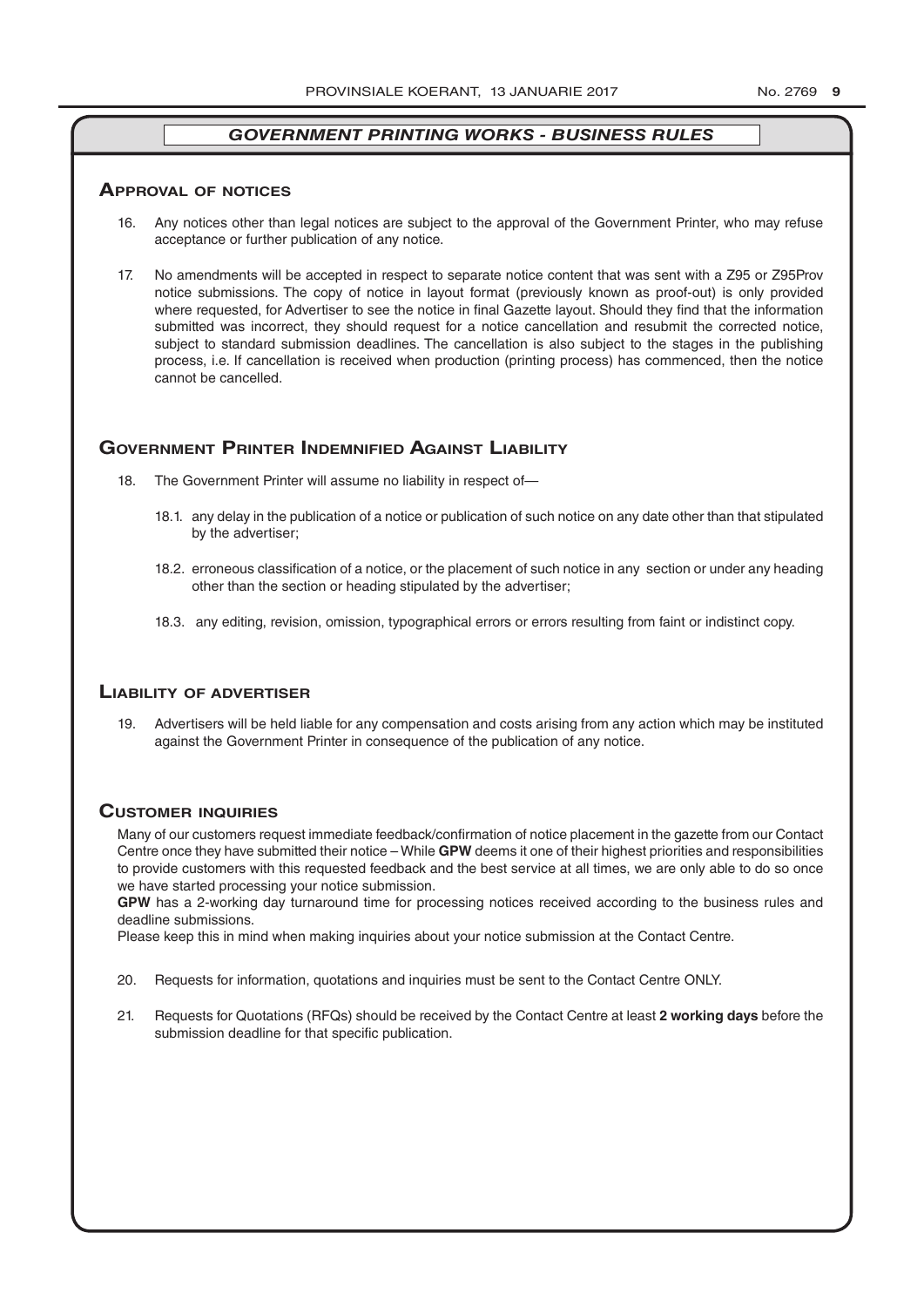#### **pAymenT of CosT**

- 22. The Request for Quotation for placement of the notice should be sent to the Gazette Contact Centre as indicated above, prior to submission of notice for advertising.
- 23. Payment should then be made, or Purchase Order prepared based on the received quotation, prior to the submission of the notice for advertising as these documents i.e. proof of payment or Purchase order will be required as part of the notice submission, as indicated earlier.
- 24. Where there is any doubt about the cost of publication of a notice, and in the case of copy, an enquiry, accompanied by the relevant copy, should be addressed to the Gazette Contact Centre, **Government Printing Works**, Private Bag X85, Pretoria, 0001 email: info.egazette@gpw.gov.za before publication.
- 25. Overpayment resulting from miscalculation on the part of the advertiser of the cost of publication of a notice will not be refunded, unless the advertiser furnishes adequate reasons why such miscalculation occurred. In the event of underpayments, the difference will be recovered from the advertiser, and future notice(s) will not be published until such time as the full cost of such publication has been duly paid in cash or electronic funds transfer into the **Government Printing Works** banking account.
- 26. In the event of a notice being cancelled, a refund will be made only if no cost regarding the placing of the notice has been incurred by the **Government Printing Works**.
- 27. The **Government Printing Works** reserves the right to levy an additional charge in cases where notices, the cost of which has been calculated in accordance with the List of Fixed Tariff Rates, are subsequently found to be excessively lengthy or to contain overmuch or complicated tabulation.

#### **proof of publiCATion**

- 28. Copies of any of the *Government Gazette* or *Provincial Gazette* can be downloaded from the **Government Printing Works** website www.gpwonline.co.za free of charge, should a proof of publication be required.
- 29. Printed copies may be ordered from the Publications department at the ruling price. The **Government Printing Works** will assume no liability for any failure to post or for any delay in despatching of such *Government Gazette*(s).

#### *GOVERNMENT PRINTING WORKS CONTACT INFORMATION*

**Physical Address: Postal Address: GPW Banking Details: Government Printing Works** Private Bag X85 **Bank:** ABSA Bosman Street 149 Bosman Street Pretoria **Account No.:** 405 7114 016 Pretoria 0001 **Branch Code:** 632-005

**For Gazette and Notice submissions:** Gazette Submissions: **E-mail:** submit.egazette@gpw.gov.za **For queries and quotations, contact:** Gazette Contact Centre: **E-mail:** info.egazette@gpw.gov.za

**Contact person for subscribers:** Mrs M. Toka: **E-mail:** subscriptions@gpw.gov.za

**Tel:** 012-748 6200

**Tel:** 012-748-6066 / 6060 / 6058 **Fax:** 012-323-9574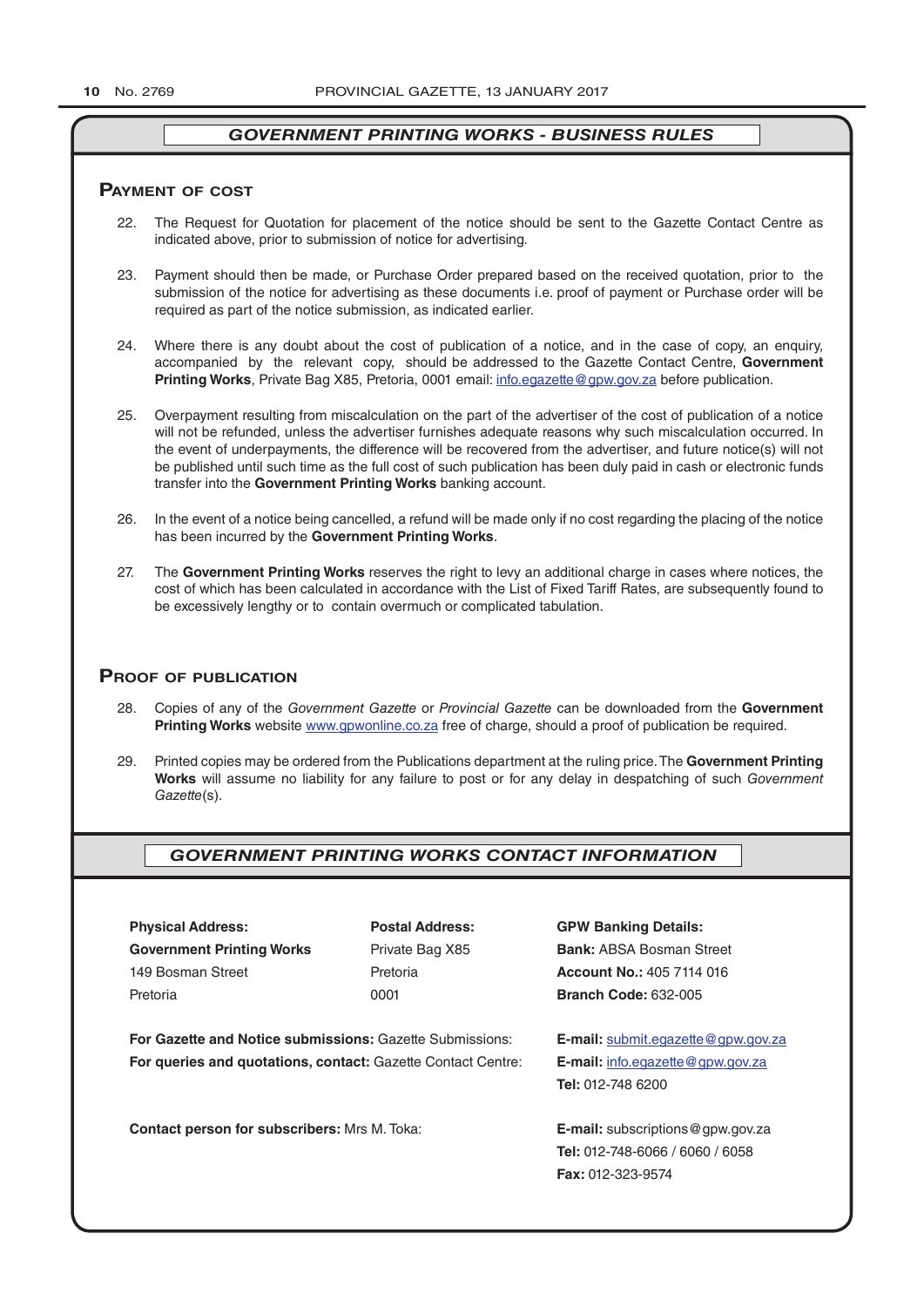### General Notices • Algemene Kennisgewings

#### **NOTICE 1 OF 2017**

#### NOTICE OF APPLICATION FOR AMENDMENT OF THE EMALAHLENI LAND USE MANAGEMENT SCHEME, 2010 IN TERMS OF SECTION 56 (1)(b)(i) OF THE TOWNPLANNING AND TOWNSHIPS ORDINANCE, 1986, READ WITH SPLUMA, ACT 16 OF 2013

#### **EMALAHLENI AMENDMENT SCHEME 2164**

I, Karl Wilhelm Rost Pr Pln of the firm Townscape Planning Solutions CC, being the authorised agent of the owner of Portion 131 of the farm Kromdraai 292, Registration Division J.S., Mpumalanga, hereby give notice in terms of section 56(1)(b)(i) of the Town Planning and Townships Ordinance, 1986, read with SPLUMA (Act 16 of 2013) that I have applied to the Emalahleni Local Municipality for the amendment of the town planning scheme known as the Emalahleni Land Use Management Scheme, 2010 by the rezoning of the property described above, situated adjacent the R555 approximately 7km from Emalahleni on way to Middelburg, from "Agriculture" to "Tourism" with annexure 772 for the purpose of chalets, a taxidermy, shops, a place of refreshment and ancillary and subservient uses.

Particulars of the application will lay for inspection during normal office hours at the office of the Chief Town Planner, third Floor, Civic Centre, Mandela Avenue, Emalahleni, for a period of 28 days from 6 January 2017.

Objections to or representations in respect of the application must be lodged with or made in writing, or verbally if the objector is unable to write, to the Municipal Manager at the above address or at P.O Box 3, Emalahleni, 1035 within a period of 28 days from 6 January 2017, quoting the above mentioned heading, the objector's interest in the matter, the ground(s) of the objection/representation, the objector's erf and phone numbers and address.

Address of applicant: Townscape Planning Solutions Reg Nr: 2000/045930/23 , P.O. Box 20831, Noordbrug, 2522, Tel: 082 662 1105

Our reference: P16575adv

6-13

#### **KENNISGEWING 1 VAN 2017**

KENNISGEWING VAN AANSOEK OM WYSIGING VAN EMALAHLENI GRONDGEBRUIKBESTUURSKEMA, 2010 INGEVOLGE ARTIKEL 56(1)(b)(i) VAN DIE ORDONNANSIE OP DORPSBEPLANNING EN DORPE, 1986, SAAMGELEES MET SPLUMA, WET 16 VAN 2013

#### **EMALAHLENI WYSIGINGSKEMA 2164**

Ek, Karl Wilhelm Rost Pr Pln van die firma Townscape Planning Solutions BK, synde die gemagtigde agent van die eienaar van Gedeelte 131 van die plaas Kromdraai 292, Registrasie Afdeling J.S., Mpumalanga, gee hiermee ingevolge artikel 56(1)(b)(i) van die Ordonnansie op Dorpsbeplanning en Dorpe, 1986, saamgelees met SPLUMA (Wet 16 van 2013), kennis dat ek by die Emalahleni Plaaslike Munisipaliteit aansoek gedoen het om die wysiging van die dorpsbeplanningskema, bekend as die Emalahleni Grondgebruikskema, 2010 deur die hersonering van die eiendom hierbo beskryf, aangrensend tot die R555 gemiddeld 7km vanaf Emalahleni oppad na Middelburg , vanaf "Landbou" na "Toerisme" met bylaag 772 vir die doeleindes van chalets, taxidermie, winkels, vertoon area, plek van verfrissing en ondergeskikte en aanverwante gebruike.

Besonderhede van die aansoek lê ter insae gedurende gewone kantoorure by die Hoof Stadsbeplanner, Derdevloer, Burgersentrum, Mandelarylaan, Emalahleni, vir 'n tydperk van 28 dae vanaf 6 Januarie 2017. Besware teen of vertoë ten opsigte van die aansoek moet binne 'n tydperk van 28 dae vanaf 6 Januarie 2017 skriftelik, of mondelings indien nie kan skryf nie, tot die Munisipale Bestuurder by bovermelde adres of by Posbus 3, Emalahleni, 1035 ingedien of gerig word, met vermelding van bogenoemde opskrif die beswaarmaker se belang in die saak, die grond(e) van die beswaar/vertoë, die beswaarmaker se erf en telefoonnommers en adres.<br>Adres van applikant: Townscape Planning Solutions Reg Nr: 2000/045930/23, Posbus 2083

Townscape Planning Solutions Reg Nr: 2000/045930/23, Posbus 20831, Noordbrug, 2522, Tel: 082 662 1105

6-13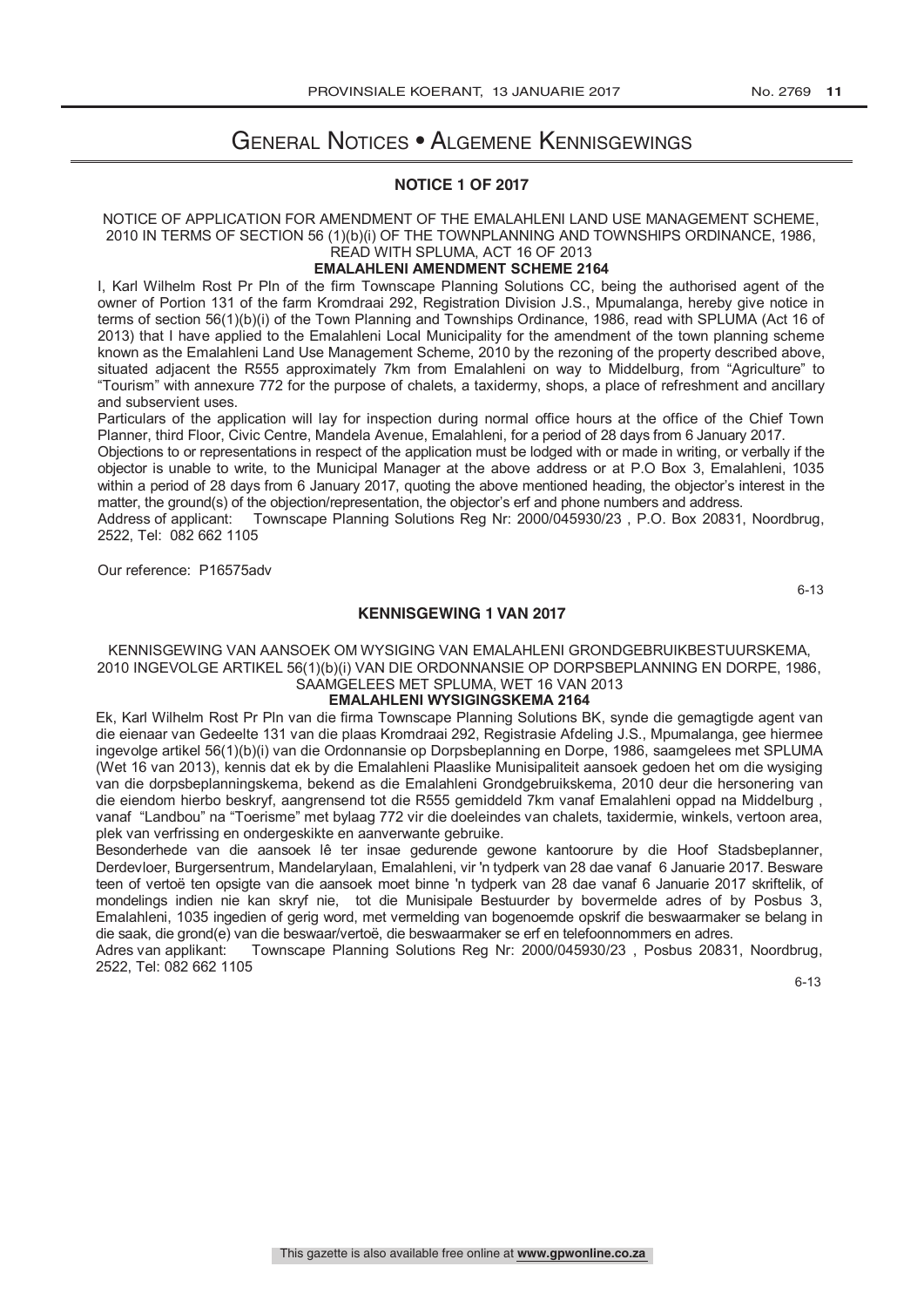### Provincial Notices • Provinsiale Kennisgewings

#### **PROVINCIAL NOTICE 3 OF 2017**

SCHEDULE B (Regulation 11(2))

NOTICE OF APPLICATION FOR AMENDMENT OF THE TOWN PLANNING SCHEME IN TERMS OF SECTION 57 AND 80(3)(B) OF THE GOVAN MBEKI SPATIAL PLANNING AND LAND USE MANAGEMENT BY-LAW 2016, AMENDMENT SCHEME 115.

I AMAGADE KA MASEKO LAND SURVEYORS being the authorized agent of the owner of Erf 915 and 905 Leslie Extension 06, hereby give notice in terms of section Section 57 and 80(3)(b) of the Govan Mbeki Spatial Planning and Land Use Management By-Law 2016 that I have applied to the Govan Mbeki Municipality for the amendment of the land use scheme known as the Govan Mbeki Land Use Scheme 2010 as amended for the rezoning of the property situated on Smuts Street in Leslie from "Medium Density Residential" to "Medium-High Density Residential" for the purpose of "Dwelling Units" Particulars of the application will lie for inspection during normal office hours at the office of the municipal manager, Central Business Area, Secunda for the period of 28 days from 11 January 2017 (date of first notice). Objections to or representations in respect of the application must be lodged with or made in writing to the municipal manager at the above address or at the Govan Mbeki Municipality, Private Bag X1017, Secunda, 2302, within a period of 28 days from 11 January 2017.

13–20

#### **PROVINSIALE KENNISGEWING 3 VAN 2017**

BYLAE B

(Regulasie 11(2))

KENNISGEWING VAN AANSOEK OM DIE WYSIGING VAN DIE DORPSBEPLANNINGSKEMA INGEVOLGE ARTIKEL 57 AN 80(3)(B) VAN GOVAN MBEKI SPATIAL PLANNING AND LAND USE MANAGEMENT BY-LAW 2016, WYSIGINGSKEMA 115.

Ek, AMAGADE KA MASEKO LAND SURVEYORS, synde die gemagtigde agent van eienaar van Erwe 914 en 905 Leslie uitbreiding 06, gee hiermee kennis ingevolge artikel 57 an 80(3)(b) van Govan Mbeki Spatial Planning and Land Use Management By-Law 2016, kennis dat ek by Govan Mbeki Munisipaliteil aansoek gedoen het om die wysiging van die grondgebruikskema bekend as die Govan Mbeki grondgebruik-skema, 2010, deur diehersonering van die eiendom gelee le Smuts straat Leslie uitbreiding 06 , vanal "Medium Digtheid Residensieei" na "Medium-Hoe Digtheid Residensieei". Besonderhede van die aansoek le ter insae gedurende geweone kantoorure by die kantoor van die Munisipale Bestuurder. Sentrale besigheidsgebied, Secunda, 28 dae vanaf 11 Januarie 2016 (die datum van eerste publikasie van hierdie kennisgewig). Besware teen of vertoe ten opsigte van die aansoek moet binne n tydperk van 28 dae vanaf 11 Januarie 2016 skriftelik by of tot die Munisipale Bestuurder, by bovermeide adres of Govan Mbeki Munisipaliteit, Privaatsak X1017, Secunda, 2302, ingedien of gerig word.

13–20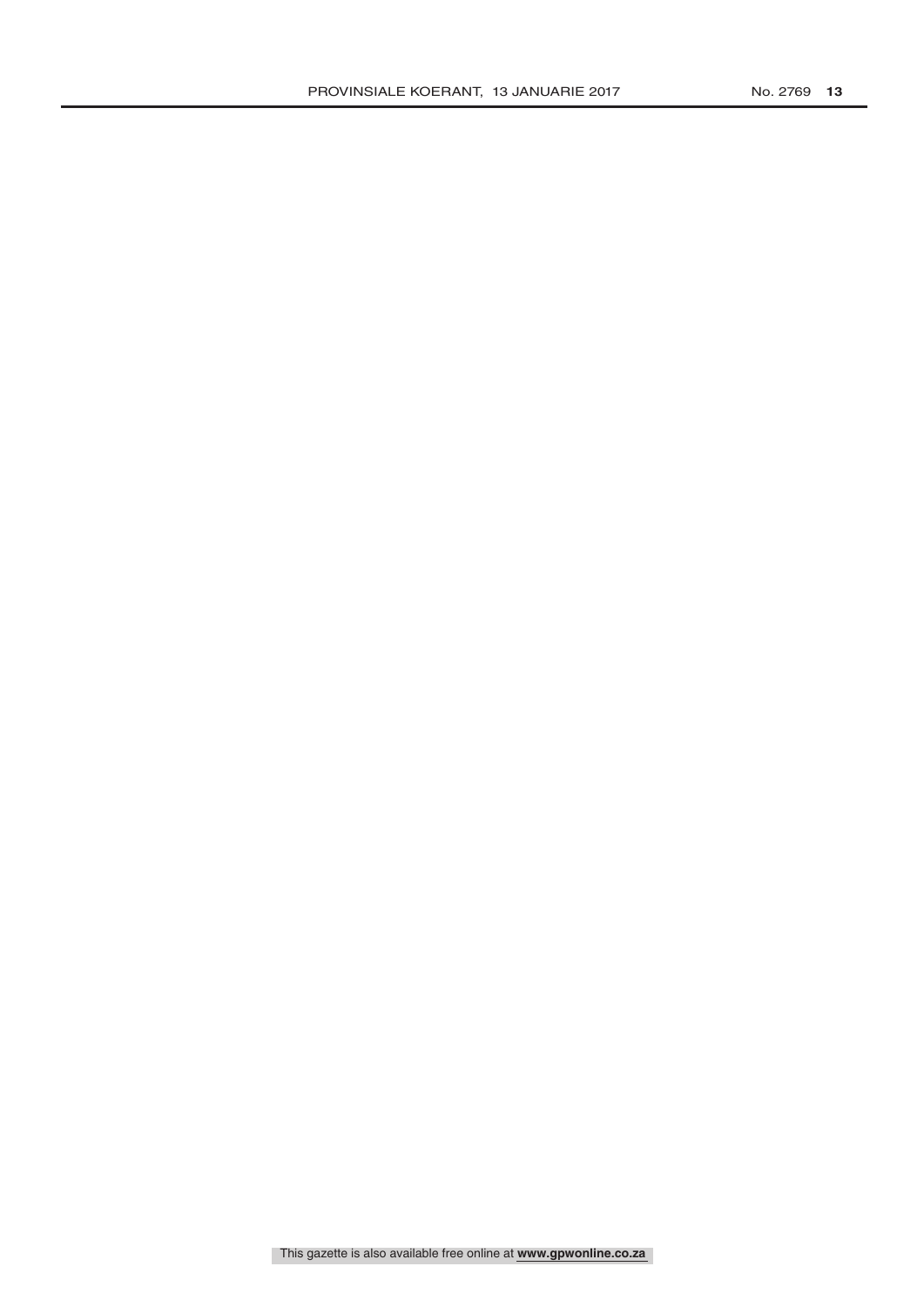This gazette is also available free online at **www.gpwonline.co.za**